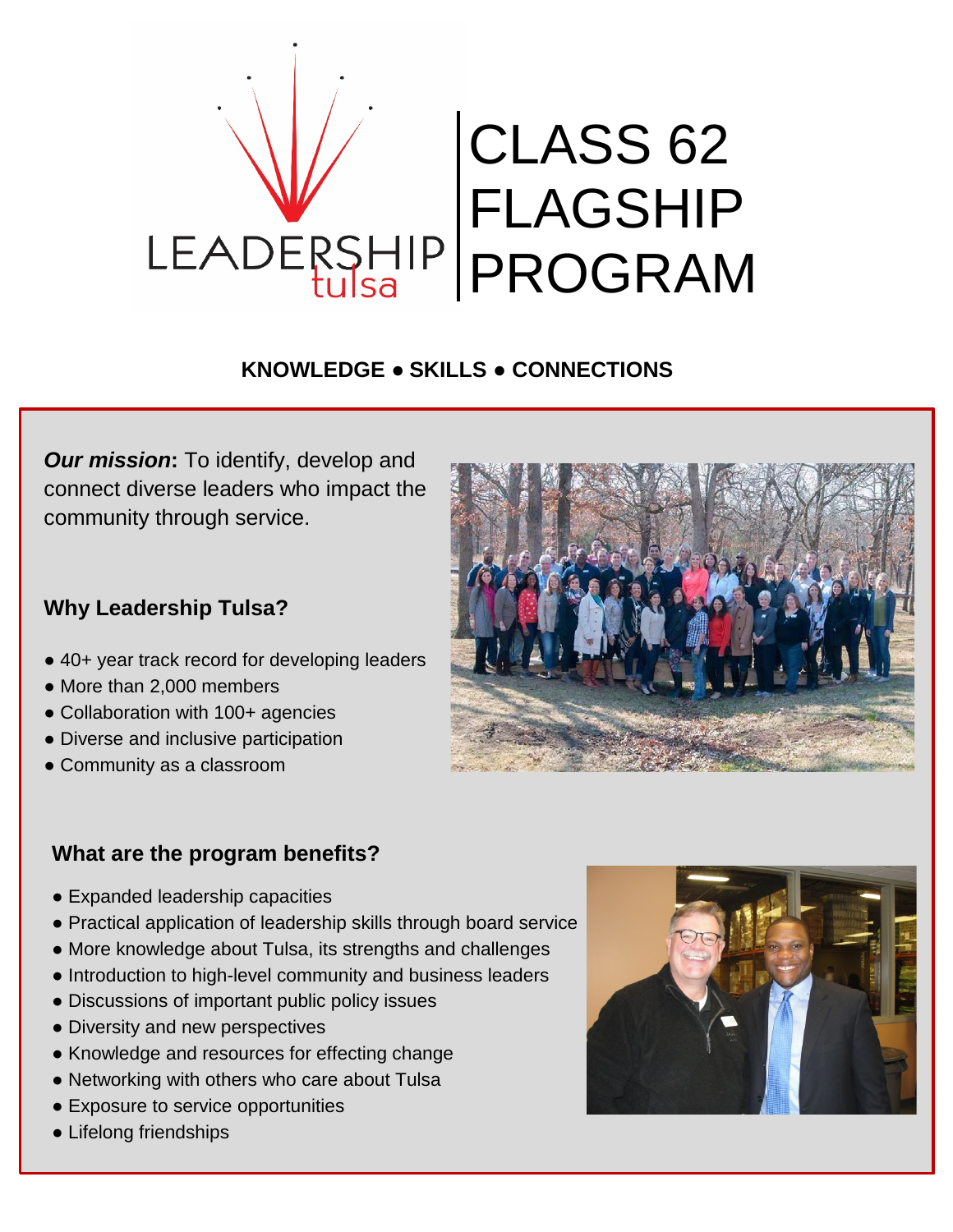# THE **SELECTION** PROCESS

### **What are we looking for?**

- Passion and willingness to serve our community for the long-term
- Desire for a greater understanding of the Tulsa area
- Commitment to doing what it takes to make a difference
- Diversity of thoughts, ideas and experiences
- Out-of-the-box thinking
- Sincere commitment to Tulsa
- Well-established leaders AND up-and-coming leaders



### **Selection Criteria**

- **● Organizational Leadership** What have you done in the past? What are you currently doing and what are your future goals for organizational and business leadership opportunities?
- **Community Involvement** What have you done in the past? What are you currently doing and what are your future goals for elective or volunteer involvement?
- **Motivation** How motivated are you to take full advantage of the opportunity offered by Leadership Tulsa and stay active as an ongoing LT member?
- **Time Commitment** How interested and committed are you to completing the Leadership Tulsa program and contributing to the Tulsa community in the future?

Our selection committee reads and reviews each application with the above criteria in mind. **The information you provide in your essays, as well as the letters of recommendation, is what gives the committee the best insight into how you currently fulfill the above criteria and your aptitude for future fulfillment. Take your time when composing your essay answers.**

The selection committee considers only those items requested in your application. There is no benefit to have additional calls of support placed to the office.

Special Note – because of the large quantity of quality applicants and limitations in class size, many individuals are not selected the first time they apply**. This is NOT necessarily a reflection of your application quality.** Balance and diversity in all aspects of the selection process are what we strive to achieve in each class. Applicants are encouraged to contact Leadership Tulsa for specific feedback on their applications. An application may be forwarded for consideration for the next class or an applicant may re-apply in the future. There are two classes offered each year; one begins in August and one in January.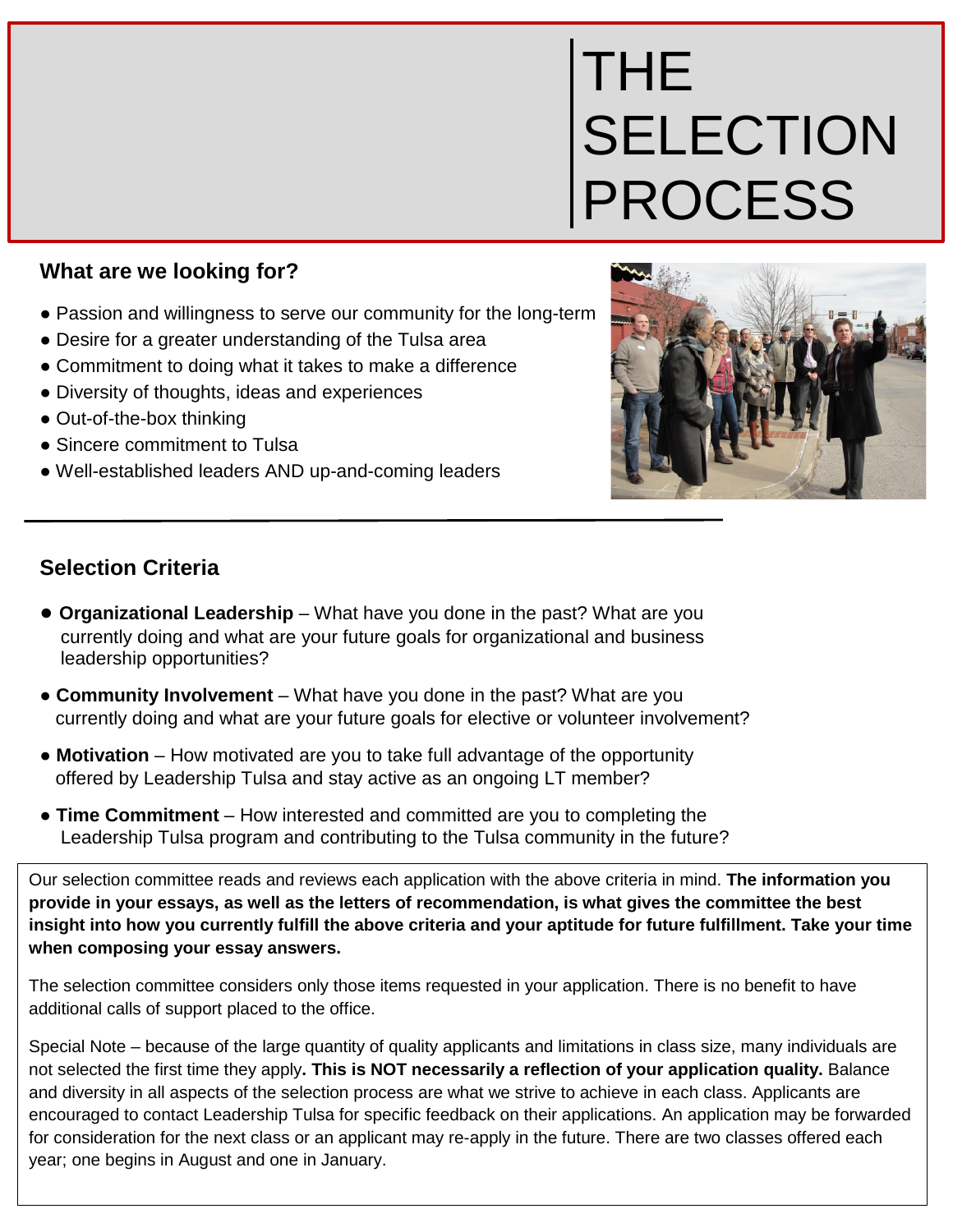# LT 62 PROGRAM DETAILS

| <b>Evening Orientation (MANDATORY)</b>                 | August 27, 2019     | 6:00 til 8:30 p.m.                 |
|--------------------------------------------------------|---------------------|------------------------------------|
| <b>Overnight Retreat (MANDATORY)</b>                   | September 6-7, 2019 | 8:00 a.m. Friday til noon Saturday |
| Downtown Tulsa / Tulsa History                         | October 9, 2019     | 8:00 a.m. til 4:30 p.m.            |
| <b>West Tulsa</b>                                      | November 13, 2019   | 8:00 a.m. til 4:30 p.m.            |
| <b>North Tulsa</b>                                     | December 11, 2019   | 8:00 a.m. til 4:30 p.m.            |
| <b>Midtown Tulsa</b>                                   | January 15, 2020    | 8:00 a.m. til 4:30 p.m.            |
| <b>North East Tulsa</b>                                | February 12, 2020   | 8:00 a.m. til 4:30 p.m.            |
| East Tulsa                                             | March 11, 2020      | 8:00 a.m. til 4:30 p.m.            |
| South Tulsa                                            | April 8, 2020       | 8:00 a.m. til 4:30 p.m.            |
| Closing the Circle and<br>New Member Welcome Reception | May 12, 2020        | 10:00 a.m. til 6:00 p.m.           |



### **Requirements**

- Commitment All participants are incredibly busy people!
- Be FULLY present at each class session. Secure the dates on your calendar in advance.
- **Attendance at the orientation and overnight retreat is mandatory.**
- Participation in "hands-on" volunteerism with the board of a local nonprofit agency.